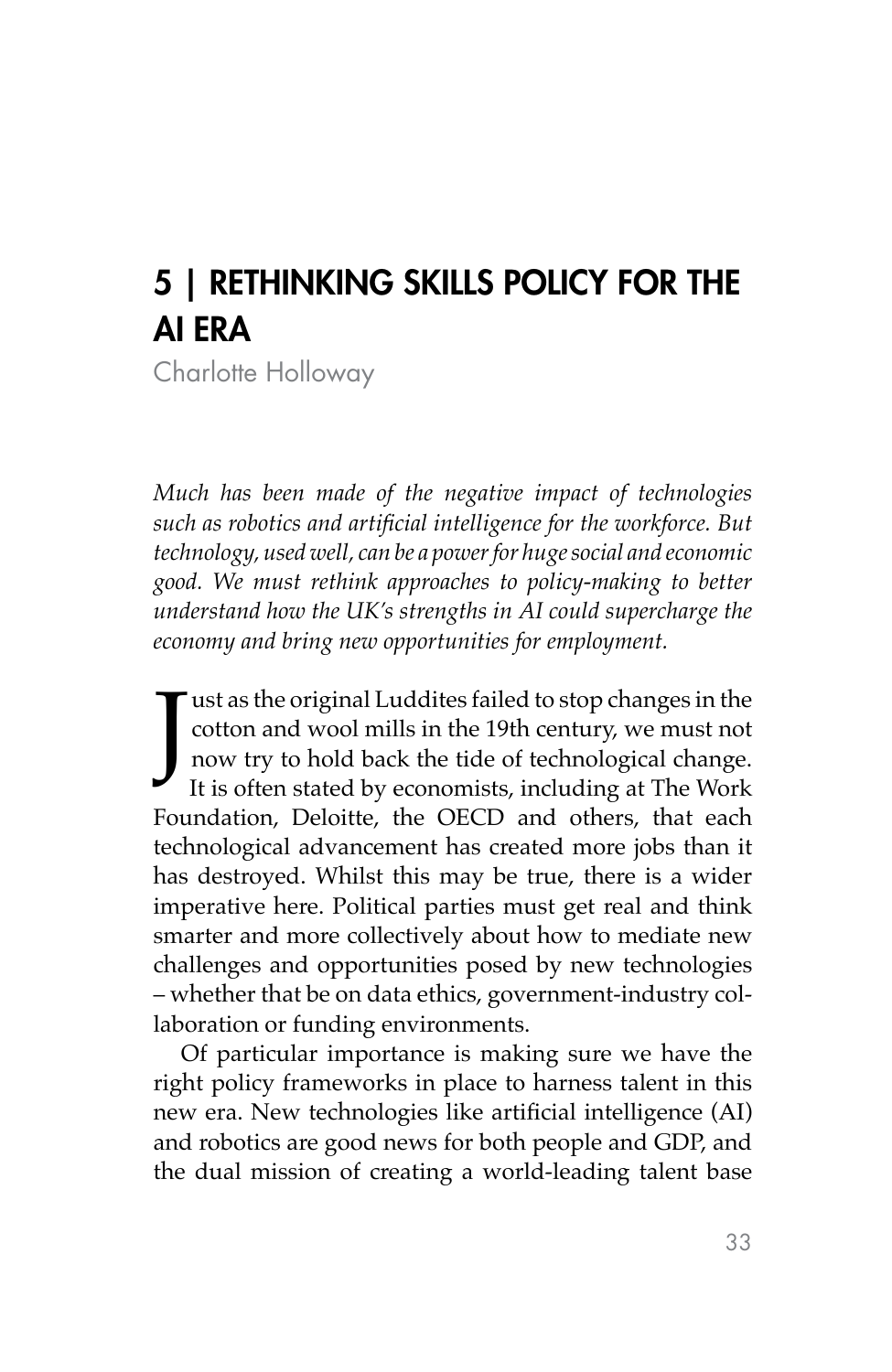in these areas whilst mediating the impact of robotics and AI on the wider workforce must be at the heart of future skills policy.

## Why technology is good news

The dawn of robotics and AI bring with them important potential social and economic gains. They can boost productivity, economic growth and, if implemented and shaped correctly, personal and societal wellbeing. All countries will want to seize these benefits, and with estimates indicating a global opportunity of nearly \$50tn in the next 10 years, it is critical for the UK's ongoing competitiveness that these technologies and the companies behind them have an encouraging policy environment here in the UK.

For companies, that environment is just as much about wanting to locate and invest in areas bursting with talented people who can think creatively and keep pace with the latest projects and products in their companies.

The UK has a great track record with its world-leading universities, but it's time to break open the education model to ensure people right across the country, and not just those who have attended university, have the opportunity to work for and even found companies which represent some of the best economic news on the planet.

There have been a wide array of predictions for how AI will develop over the next decade, ranging from AI being used as a tool to aid relatively simple processes (which some refer to as 'narrow AI') to robots being developed with humanlike mental capabilities (which is often referred to as 'general purpose or strong AI'). As Sir Nigel Shadbolt, founder of the world wide web, has stated, "What we really have in AI is a whole spectrum of abilities, from programs that are smart but they are not smart like us, to programs that are super clever in specific areas".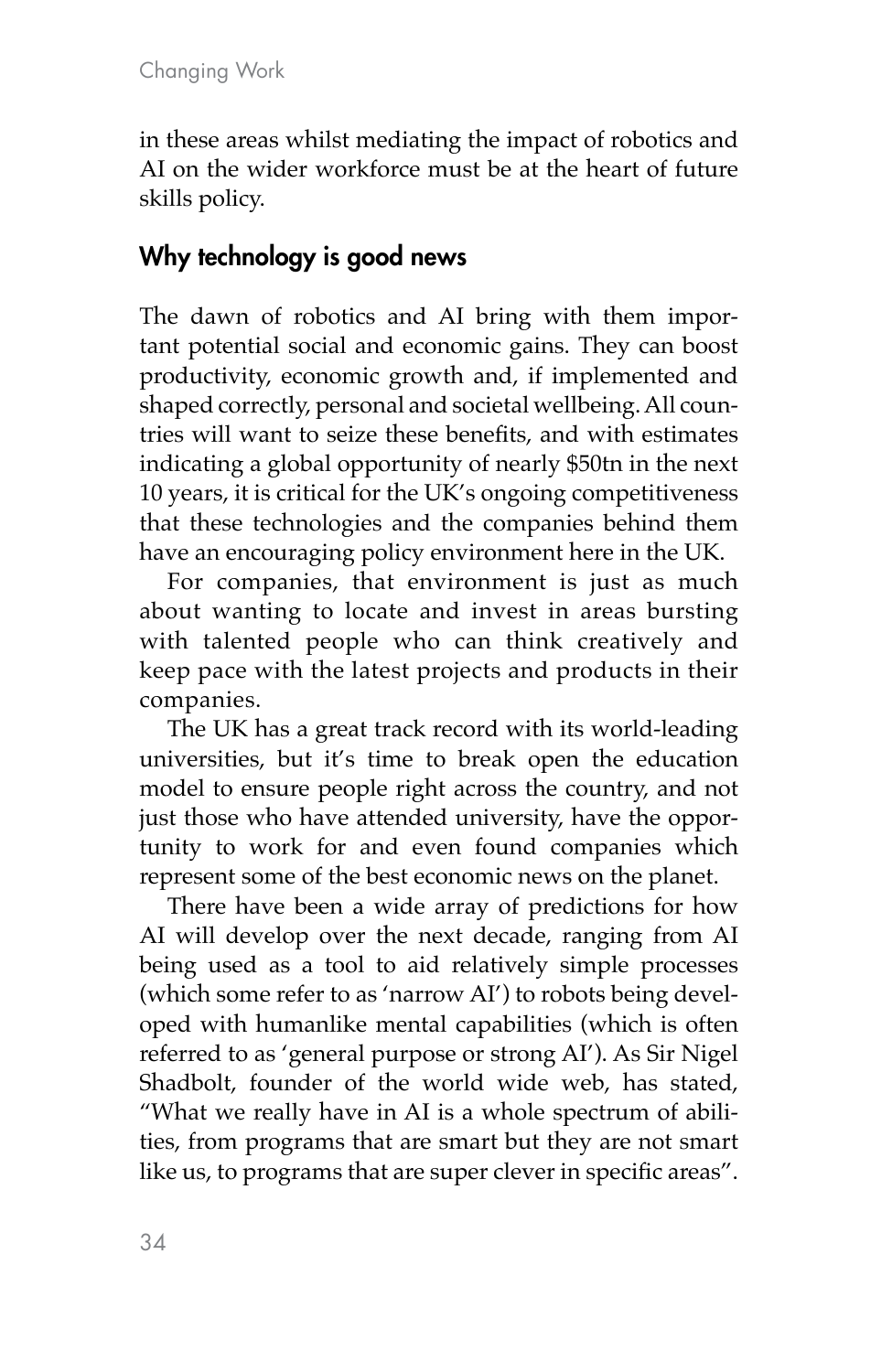The course of this parliament will see a major shift in the growth of AI, towards the next phase of machines that make choices on their own. Self-learning machines can adapt to situations and make decisions without the aid of human intervention, such as in the case of selfdriving cars. The recent win in the Chinese strategy game Go by Google's DeepMind technology, developed in London, against the reigning world champion is seen as a ground-breaking step forward in the development of AI technologies, helping to drive global recognition of the UK's leadership.

The evolution of robotics and AI will play an increasingly significant role in our daily lives. Whether the impacts are positive or negative will depend, to a sizable extent, on the decisions and actions that technologists, businesses, researchers, policy makers and governments take over the next few years. If existing jobs are phased out, augmented, or new roles created, then it is the role of policy makers to work hard to understand this. All countries will need to think deeply about the policy interventions and steps needed to ensure that they are beneficiaries of these changes that are happening globally. UK policy-making has no option but to keep pace with technological change – the change is global, but our policy responses can be national, regional and local as well as European and international, enabling UK people, as workers, as citizens, as consumers, to gain from these advancements.

Policy makers must make it a top priority to facilitate a policy environment which is successful in two areas. Firstly, creating access to a world-leading talent base for the development, adoption and exploitation of robotics and AI. Second, mediating the impact of robotics and AI on the wider workforce where existing jobs may be at risk of partial or full-automation.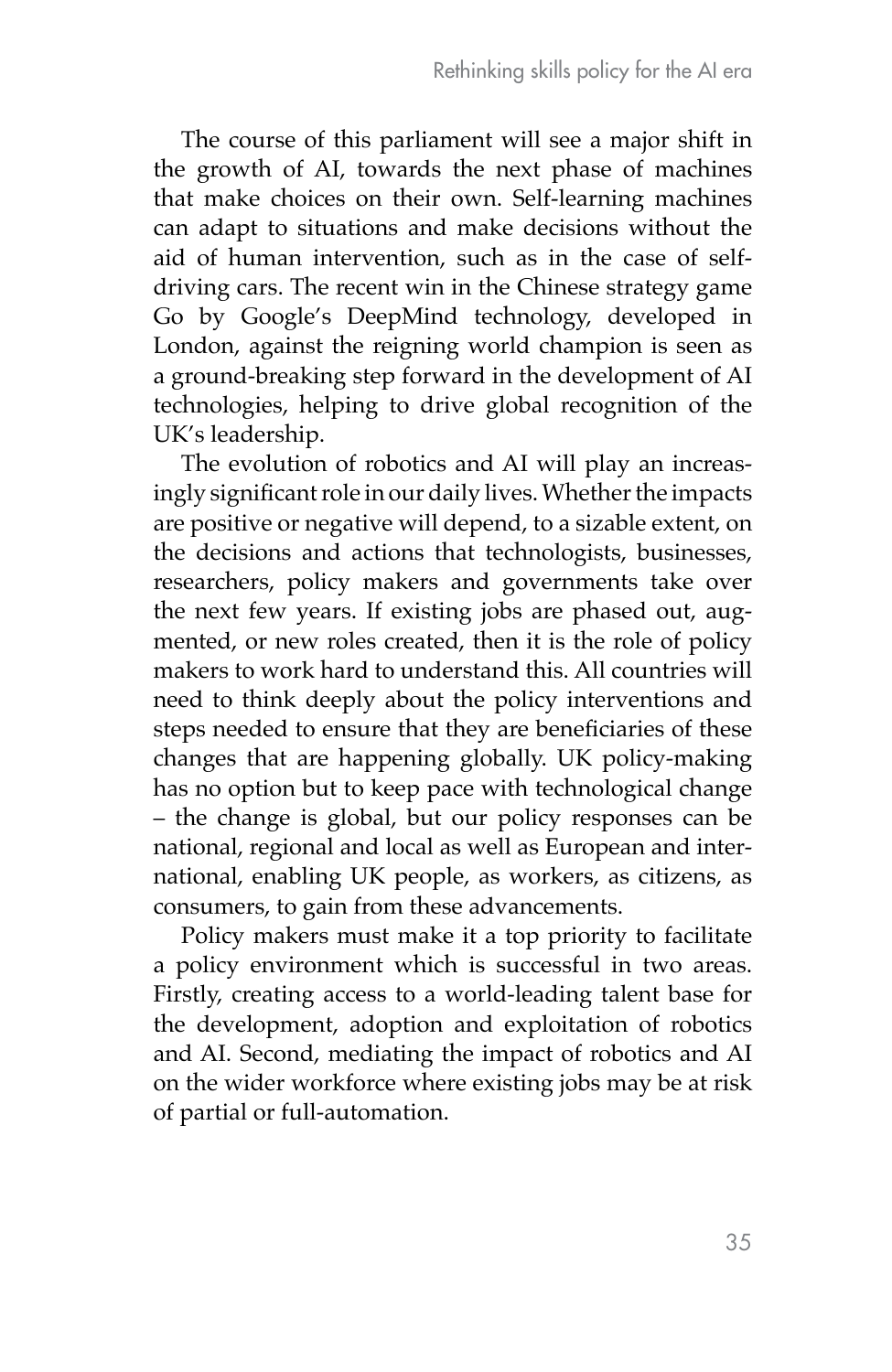## Creating access to a world-leading talent base

The UK's ongoing potential in tech and the digital economy must be matched with a robust and growing talent pipeline to realise the full opportunities of the digital economy. As Baroness Martha Lane-Fox, Lord Knight and others have repeatedly argued, the digital skills gap is one of the most urgent policy challenges facing the UK. Recent estimates suggest the UK is already losing a potential of £2bn a year from unfilled roles requiring digital skills – the scale of the growing gap over the next decade cannot be underestimated as new technologies such as robotics and AI are developed and adopted.

Robotics and AI workers are in very high demand, in areas such as software development, systems design, engineering, programming and data science, all of which have been reported areas of domestic shortage right across tech firms in the UK. Robotics and AI systems are complex and interdisciplinary, requiring a broad range of knowledge, understanding and skills. Companies are crying out for more people that have skills in logical thinking, reasoning skills, mathematics, computational linguistics, programming, and engineering.

Leadership in artificial intelligence and robotics is directly linked to leadership in higher education and academic excellence. The UK is good at this stuff, and despite uncertain economic times ahead, we must continue to prioritise investment in pure science, advanced mathematics and the value of pure research.

Policy makers must look closely at how the UK ensures that the world's future AI talent wants to come and study at our leading universities – that means a smart migration policy which attracts and welcomes the very best from the EU and across the world. The closure of the post-study work visa and wider government policy on migration risks sending that talent to competitor countries. International talent in our universities raises our own departments' game and UK academic talent rises with it.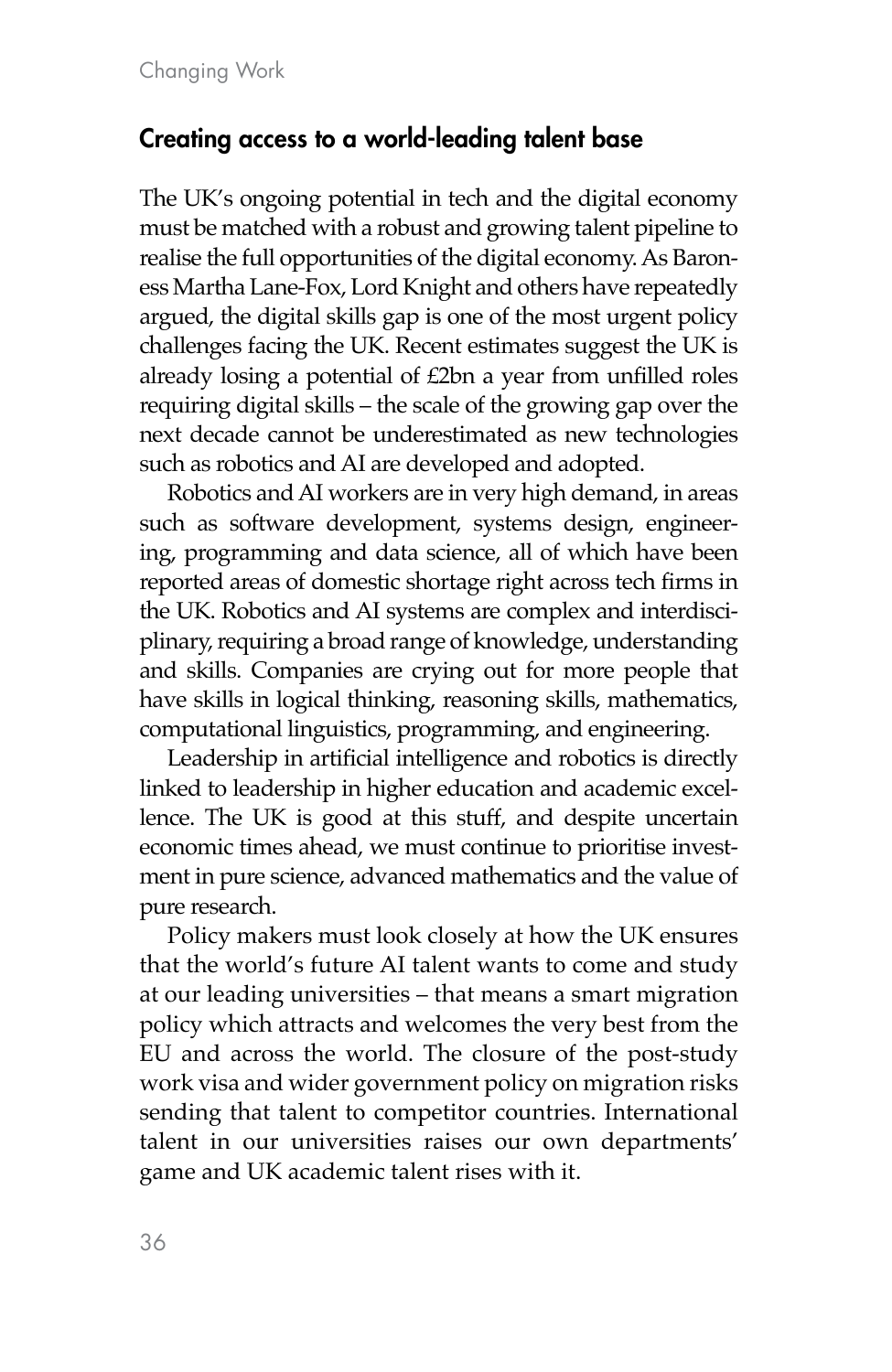The UK must be able to compete in the 'global race', and this has never been truer in a post-Brexit world. We must radically rewire our school system for these jobs. Whilst efforts such as the introduction of the new computing curriculum are good strides forward, we must get serious about the scale of change needed to equip our young people to thrive in these new industries.

At this year's SXSW conference, President Obama committed to invest \$4bn in computer science teaching. By comparison, the UK government is committing less than £4m into training for the delivery of the new computing curriculum. And only half of ICT and computing teachers surveyed by Nesta in 2014 reported they were confident in their ability to teach the computing curriculum. Maggie Philbin was right in her 2015 digital skills review for then Labour leader Ed Miliband that this needs to be dramatically stepped up. If we don't get this part of the skills pipeline right from primary school age, we risk missing out on a generation of girls and boys who will be key in helping the UK fulfil its AI and robotics promise in new types of fulfilling, highvalue roles.

### Mediating the impact on the wider workforce

Whilst there are differing views on the impact of robotics and AI on the wider UK labour market, we can be certain that the nature of many jobs will change. For example, the rise in the use of systems will see many repetitive tasks being delivered by autonomous machines. This is a fundamental issue that must be addressed so that the UK can prepare for such a future, and should be a top priority for policy makers. For example, Andy Haldane, chief economist at the Bank of England, has suggested that 15 million jobs in the UK are at risk of automation by smart machines over the next 20 years.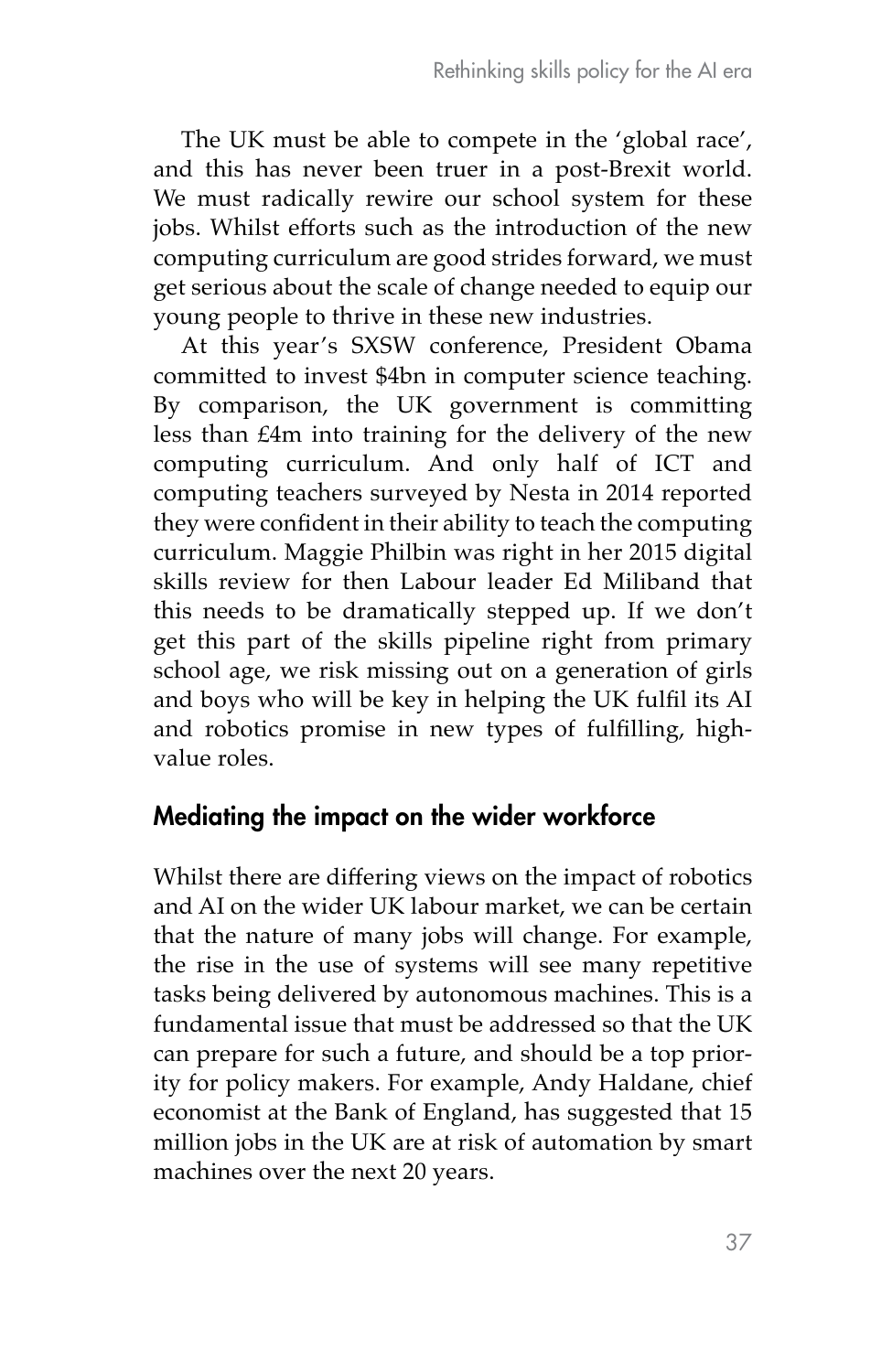Deloitte recently published *Transformers: How Machines are Changing Every Sector of the UK Economy*, which outlines the potential impact of automation on each sector and region of the economy, and examines how automation and technological advance have impacted jobs growth and creation within these sectors.

The headline findings of this work are valuable in assessing these risks. The sector with the highest number of jobs with a high risk of automation was wholesale and retail, with 2,168,000 jobs with a high chance of being automated in the next two decades. This was followed by transport and storage at 1,524,000 jobs, and human health and social work at 1,351,000 jobs. Manufacturing saw the largest net decline in jobs over the 15 year period with 720,000 jobs lost, 90 per cent of which were those with a high chance of automation. This was followed by wholesale and retail – 338,000 jobs lost, 71 per cent with a high chance of automation – and professional, scientific and technical roles, which lost 269,000 jobs.

The Deloitte research is, on the whole, positive about what the development of new technologies such as robotics and AI will mean for job creation. The research also offers a number of fascinating insights regionally. The sectors with the highest levels of predicted job growth in the coming years are health and social work, education, and scientific and technical roles which add a combined 650,000 jobs. It is through these kinds of insights that targeted policy interventions can play a role in supporting people through their working lives against a backdrop of huge changes to the structure of the workforce.

The increased adoption of robotics and autonomous systems in the workplace will lead to a change in how we interact with technology at work. As we move into this period of change it is important that a realistic and constructive dialogue is maintained on the opportunities and challenges this could bring. It does not have to be the case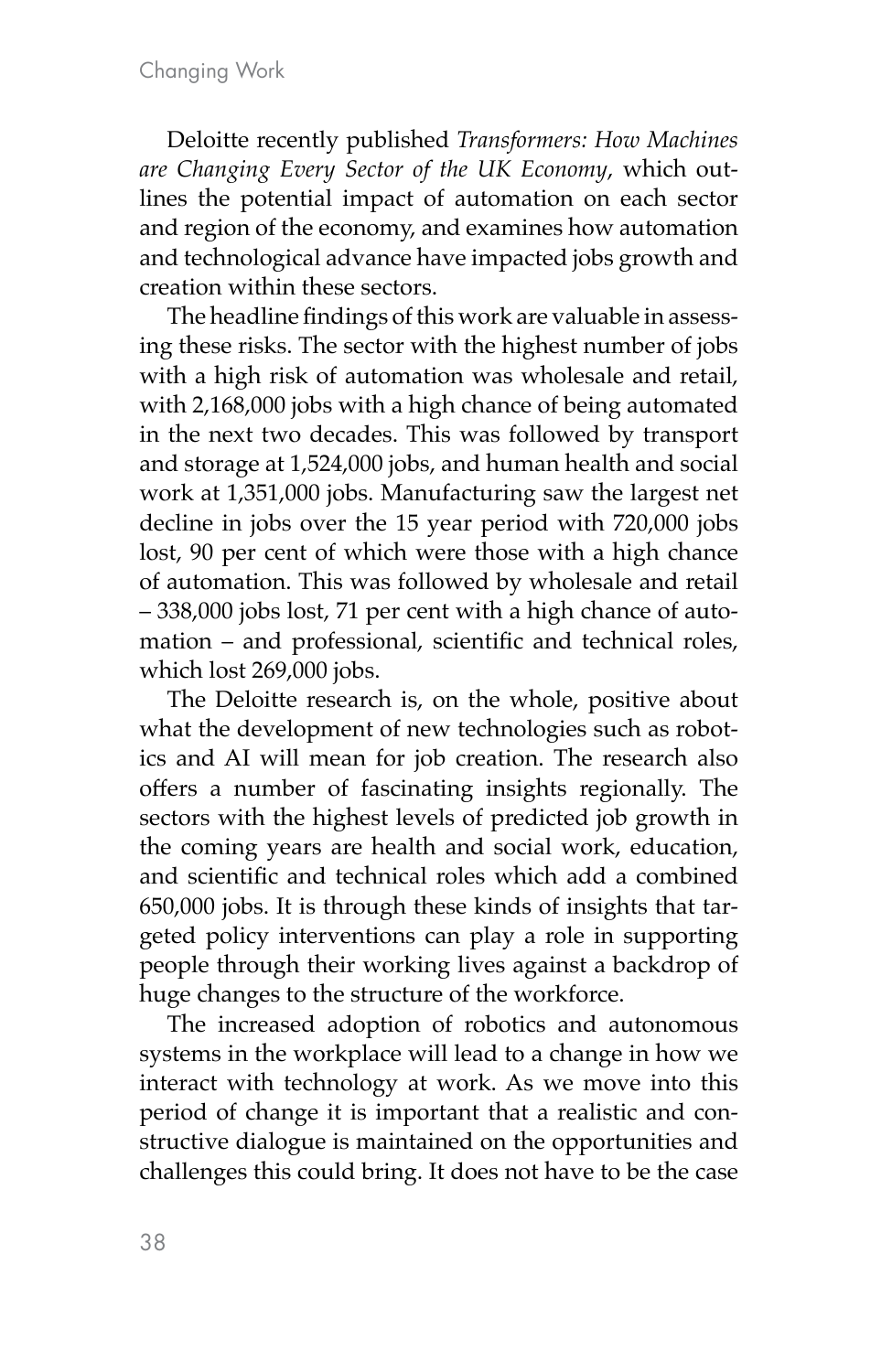that technology will replace people but rather how could AI, robotics and autonomous systems free up human resources so that they can be used more productively and generate more value.

Skills and education will be crucial to ensuring the UK is able to realise the full opportunities of these technologies as well as manage potential risks. The wider education system will have a key role to play in helping and supporting people, of all ages, to be equipped with the skills needed as automation means that roles are augmented or new roles created. This also applies to those already in the workforce who will need to retrain and upskill in order to adapt and exploit the new technology-driven careers and job opportunities that will be created. Employers right across the economy, not just the tech sector, need to be responsible in helping their workforce adapt and respond to these changes.

This is where we need more radical thinking on where current drives such as the apprenticeship levy can be better focused on development throughout careers and better geared for the jobs of the future. At present, initiatives such as the levy risk a race to the bottom – a blunt policy instrument which will struggle to keep pace and provide flexibility to the most dynamic and innovative parts of the economy. Employers as never before will have a stake in lifelong learning and talent development programmes, and we need a policy environment which encourages good corporate behaviour for the period ahead.

### No easy answers – but the time is now to rethink skills policy for the era of robotics and AI

The shift in the skills base and training needs is one of the biggest challenges facing policy-makers and wider industry over the next decade – whether it is creating the talent pool to support a world-leading environment for robotics